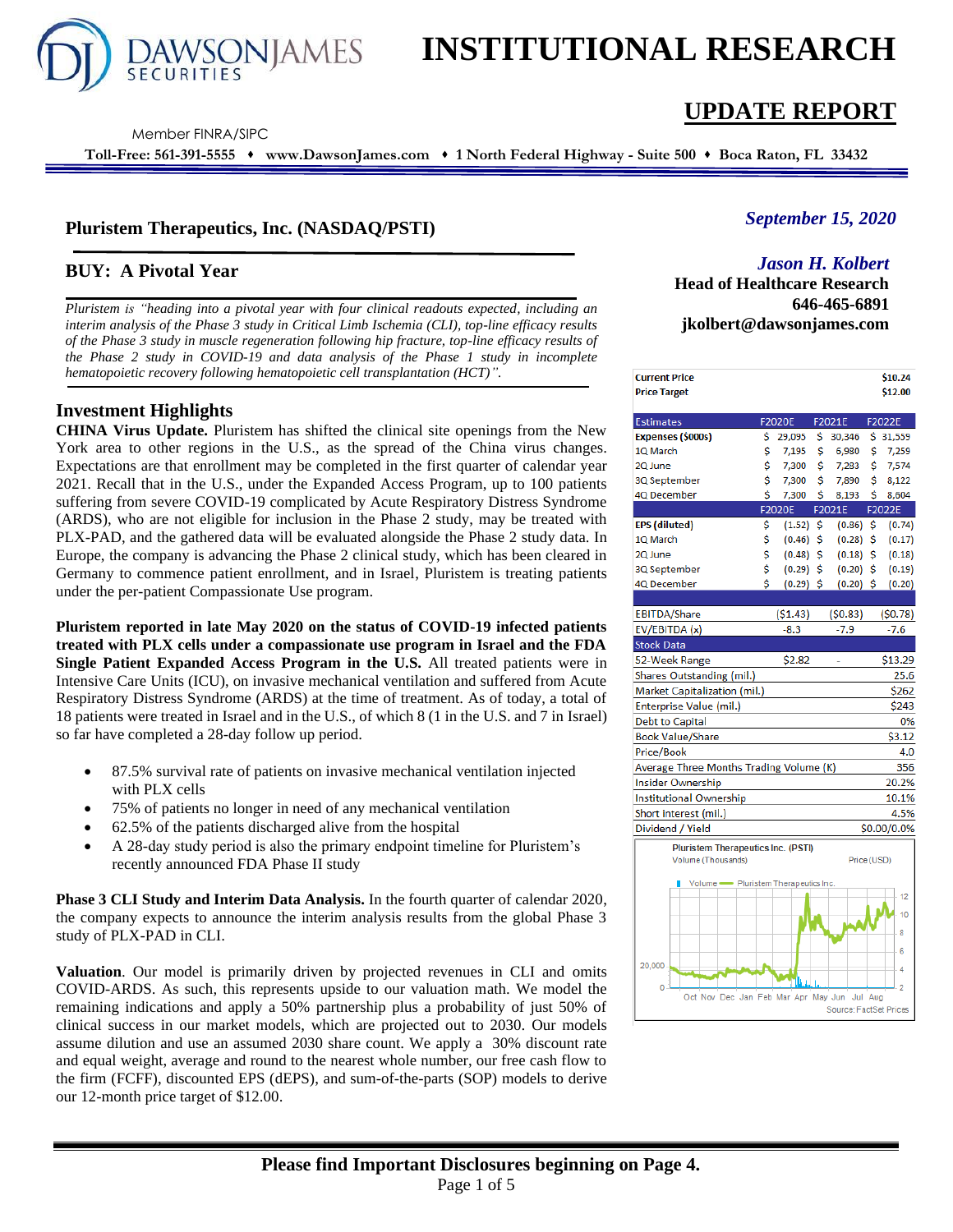

## **Risk Analysis**

**Investment Risk:** The company faces multiple investment risks. These range from product management, market share adoption, regulatory, and commercialization to the competitive environment associated risks.

**Clinical and regulatory risk:** Pluristem is currently in the process of completing its FDA clinical trials. There is no assurance that their product will be approved by the FDA, and that even if approved, if it will be reimbursed by insurance or successfully commercialized.

**Commercial risk:** The focus of the company is on successfully developing their products and eventually bringing them to the mass market. We can make no assurances that the company will be able to achieve a critical level of market share to become profitable in this indication and or in additional planned indications.

**Employee risk:** Pluristem's core management team is experienced, including its president and CEO, CBO, and CFO. Pluristem plans to bring their proposed products to market as efficiently as possible, and their success will depend heavily upon the experience, abilities, and continued services of its senior officers, sales staff, and key scientific personnel.

**Financial risk:** The company may need to raise additional capital in the marketplace to continue to fund operations through more trials and, eventually, an NDA and possible commercial launch. There can be no assurances that the company will be able to successfully raise capital and do so on favorable terms.

**Intellectual property risk:** The company may have to defend its patents and technical know-how, and there can be no assurances that the patents will not be infringed or will be held as valid if challenged, and the company may infringe on third party's patents. Reimbursement and insurance payment risk: Insurance payment for products may be an additional hurdle for adoption.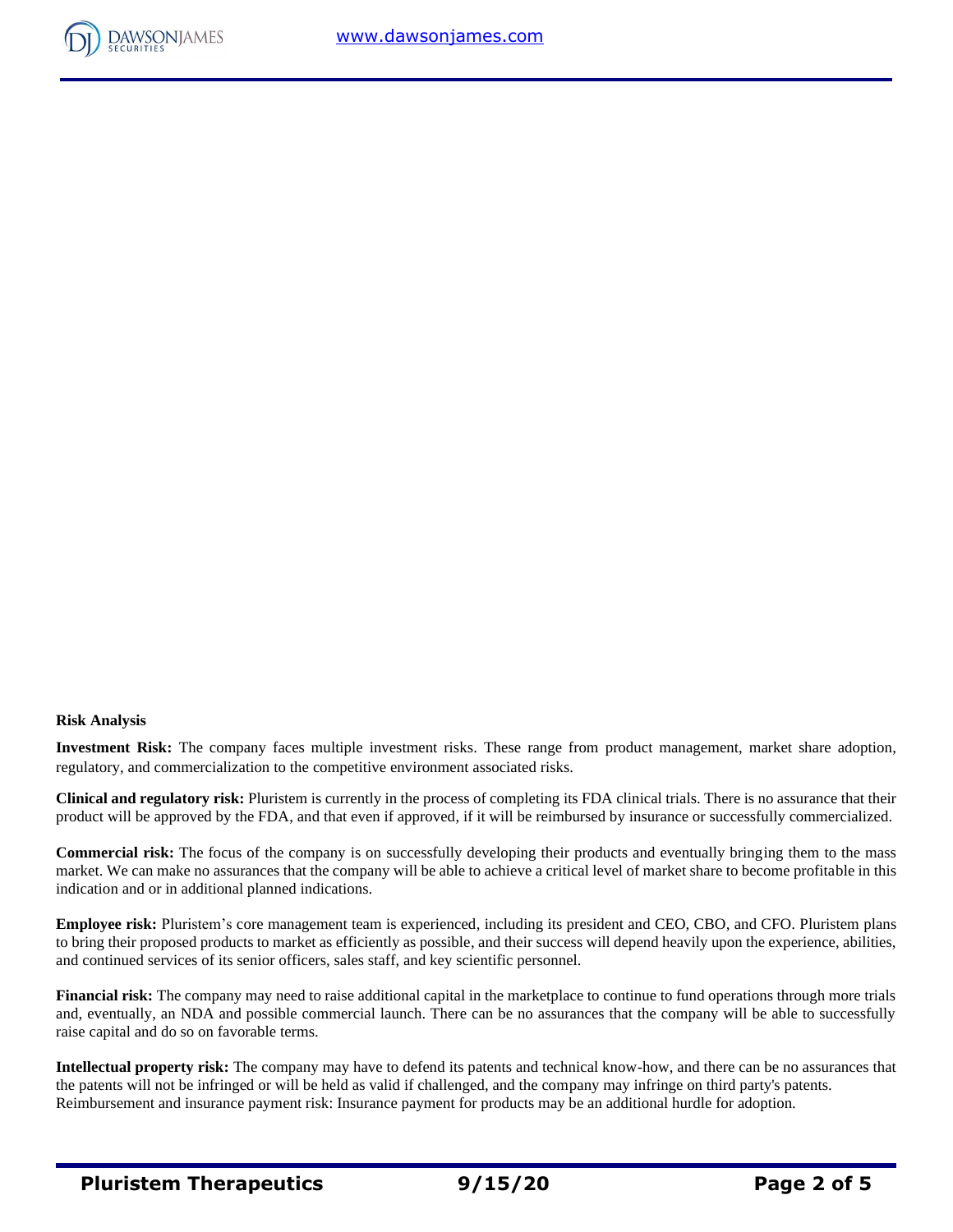## **Exhibit 4. Income Statement**

| Pluristem Income Statement (\$ '000)                | <b>June 2020</b> | <b>June 2021</b> | <b>June 2022</b>         | <b>June 2023</b> | <b>June 2024</b> | <b>June 2025</b> | <b>June 2026</b> | <b>June 2027</b> | <b>June 2028</b> | <b>June 2029</b> | <b>June 2030</b> |
|-----------------------------------------------------|------------------|------------------|--------------------------|------------------|------------------|------------------|------------------|------------------|------------------|------------------|------------------|
| PSTI: YEAR June 30                                  | 2020E            | 2021             | 2022                     | 2023             | 2024             | 2025             | 2026             | 2027             | 2028             | 2029             | 2030             |
| PLX-PAD CLI- U.S.                                   |                  |                  |                          | 31,778           | 65,281           | 100,579          | 137,745          | 212.225          | 254,316          | 298,535          | 335,384          |
| PLX-PAD CLI- EU                                     |                  |                  |                          | 32,190           | 65,832           | 100,975          | 137,669          | 211,160          | 251,908          | 294,387          | 329,247          |
| PLX-PAD CLI- Japan                                  |                  |                  |                          | $\sim$           |                  | 7,671            | 15,633           | 31,860           | 40,581           | 49,621           | 70,226           |
| PLX-PAD Muscle Repair U.S.                          |                  |                  |                          | 6,189            | 51,010           | 105,102          | 216,552          | 278,865          | 430,930          | 591,926          | 762,252          |
| PLX-PAD Muscle Repair EU                            |                  |                  | ٠                        | 6,864            | 56,573           | 116,563          | 240,166          | 309,274          | 477,921          | 656,473          | 845,373          |
| <b>PLX-R18 BARDA Contracts for ARS</b>              |                  |                  | ٠                        |                  |                  |                  |                  |                  |                  |                  |                  |
| PLX-R18 Incomplete Bone Marrow Recovery             |                  |                  | $\overline{\phantom{0}}$ | 2,787            | 5,800            | 9,051            | 12,556           | 16,329           | 20,386           | 21,209           | 22,066           |
| <b>Revenues</b>                                     | ٠                | ٠                | ÷.                       | 79,809           | 244,496          | 439,941          | 760,321          | 1,059,712        | 1,476,042        | 1,912,151        | 2,364,549        |
| Total Revenues (Product Sales, Grants & Milestones) | ٠                | ٠                | $\sim$                   | 79,809           | 244,496          | 439,941          | 760,321          | 1,059,712        | 1,476,042        | 1,912,151        | 2,364,549        |
| % Chq                                               |                  |                  |                          |                  |                  |                  |                  |                  |                  |                  |                  |
| <b>Expenses</b>                                     |                  |                  |                          |                  |                  |                  |                  |                  |                  |                  |                  |
| COGS                                                |                  |                  |                          | 19,952           | 53,789           | 87,988           | 152,064          | 211,942          | 295,208          | 382,430          | 472,910          |
| % COGS                                              | 30%              | 28%              | 25%                      | 25%              | 22%              | 20%              | 20%              | 20%              | 20%              | 20%              | 20%              |
| R&D                                                 | 22,326           | 22,773           | 23,228                   | 23,693           | 24,166           | 24,650           | 25,143           | 25,646           | 26,158           | 26,682           | 27,215           |
| R&D Adjustment (participation Chief Scientist)      | (1,794)          |                  |                          |                  |                  |                  |                  |                  |                  |                  |                  |
| SG&A (net)                                          | 7,213            | 7,574            | 8,331                    | 8,498            | 8,668            | 8,841            | 9,018            | 9,198            | 9,382            | 9,570            | 9,761            |
| Total costs & expenses                              | 29,095           | 30,346           | 31,559                   | 52,142           | 86,623           | 121,479          | 186,225          | 246,786          | 330,749          | 418,682          | 509,886          |
| Operating Income (Loss) EBIT<br><b>Oper Margin</b>  | (29,095)         | (30, 346)        | (31, 559)                | 27,667           | 157,873          | 318,462          | 574,096          | 812,926          | 1,145,293        | 1,493,469        | 1,854,663        |
| Other Income expenses - Financial Expenses (net)    | 206              | 272              | 272                      | 272              | 272              | 272              | 272              | 272              | 272              | 272              | 272              |
| Pre-tax income                                      | (29, 189)        | (30,618)         | (31, 831)                | 27,395           | 157,601          | 318,190          | 573,825          | 812,655          | 1,145,022        | 1,493,198        | 1,854,391        |
| Taxes                                               |                  |                  | (1,592)                  | 2,740            | 23,640           | 57,274           | 103,288          | 162,531          | 229,004          | 358,367          | 519,229          |
| <b>Tax Rate</b>                                     | 0%               | 0%               | 5%                       | 10%              | 15%              | 18%              | 18%              | 20%              | 20%              | 24%              | 28%              |
| Net Income (loss)                                   | (29, 189)        | (30,618)         | (30, 239)                | 24,656           | 133,961          | 260,916          | 470,536          | 650,124          | 916,017          | 1,134,830        | 1,335,161        |
| <b>Net Margin</b>                                   |                  |                  |                          |                  |                  |                  |                  |                  |                  |                  |                  |
| <b>Basic EPS</b>                                    | (1.52)           | (0.86)           | (0.74)                   | 0.60             | 3.27             | 6.33             | 11.38            | 15.66            | 21.97            | 27.11            | 31.77            |
| Basic Wght Average Shares Outstanding (thousands)   | 20,431           | 36,786           | 40,695                   | 40,858           | 41,022           | 41,186           | 41,351           | 41,517           | 41,683           | 41,850           | 42,018           |
| Fully Diluted Wgtd Avg Shrs outstanding (Thousands) | 22,932           | 41,804           | 45,733                   | 45,916           | 46,100           | 46,284           | 46,470           | 46.656           | 46,843           | 47,030           | 47,219           |

*Source: Dawson James estimates*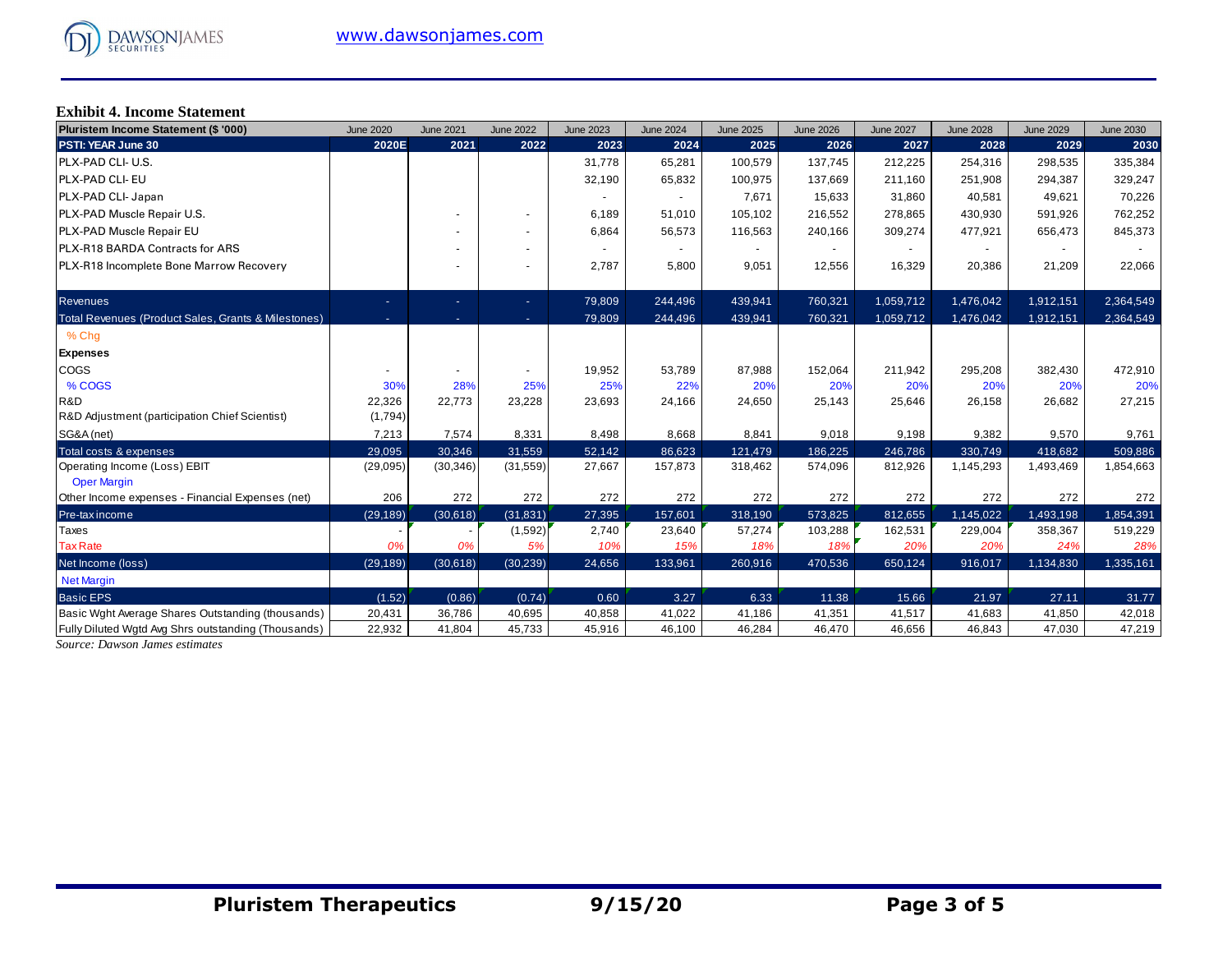## Peer Companies to Pluristem

Athersys (ATHX-Buy Rated) Mesoblast (MESO-Buy Rated) Brainstorm (BCLI-Buy Rated) Lineage (LCTX-Buy Rated)

## **Important Disclosures:**

## **Price Chart:**



- Price target and rating changes over the past three years:
- Initiated Buy December 16, 2019 Price Target \$12.00 Update – Buy – February 10, 2020 – Price Target \$12.00 Update – Buy – March 4, 2020 – Price Target \$12.00 Update – Buy – March 12, 2020 – Price Target \$12.00 Update – Buy – March 18, 2020 – Price Target \$12.00
- Update Buy March 30, 2020 Price Target \$12.00
- Update Buy April 7, 2020 Price Target \$12.00
- Update Buy April 14, 2020 Price Target \$12.00
- Update Buy April 24, 2020 Price Target \$12.00
- Update Buy May 8, 2020 Price Target \$12.00 Update – Buy – May 14, 2020 – Price Target \$12.00
- Update Buy June 10, 2020 Price Target \$12.00
- Update Buy August 10, 2020 Price Target \$12.00
- Update Buy August 27, 2020 Price Target \$12.00
- Update Buy September 15, 2020 Price Target \$12.00

Dawson James Securities, Inc. (the "Firm") is a member of the Financial Industry Regulatory Authority ("FINRA") and the Securities Investor Protection Corporation ("SIPC").

The Firm does not make a market in the securities of the subject company(s). The Firm has NOT engaged in investment banking relationships with PLURISTEM THERAPEUTICS in the prior twelve months, as a manager or co-manager of a public offering and has NOT received compensation resulting from those relationships. The Firm may seek compensation for investment banking services in the future from the subject company(s). The Firm has NOT received any other compensation from the subject company(s) in the last 12 months for services unrelated to managing or co-managing of a public offering.

Neither the research analyst(s) whose name appears on this report nor any member of his (their) household is an officer, director, or advisory board member of these companies. The Firm and/or its directors and employees may own securities of the company(s) in this report and may increase or decrease holdings in the future. As of August 31, 2020, the Firm as a whole did not beneficially own 1% or more of any class of common equity securities of the subject company(s) of this report. The Firm, its officers, directors, analysts, or